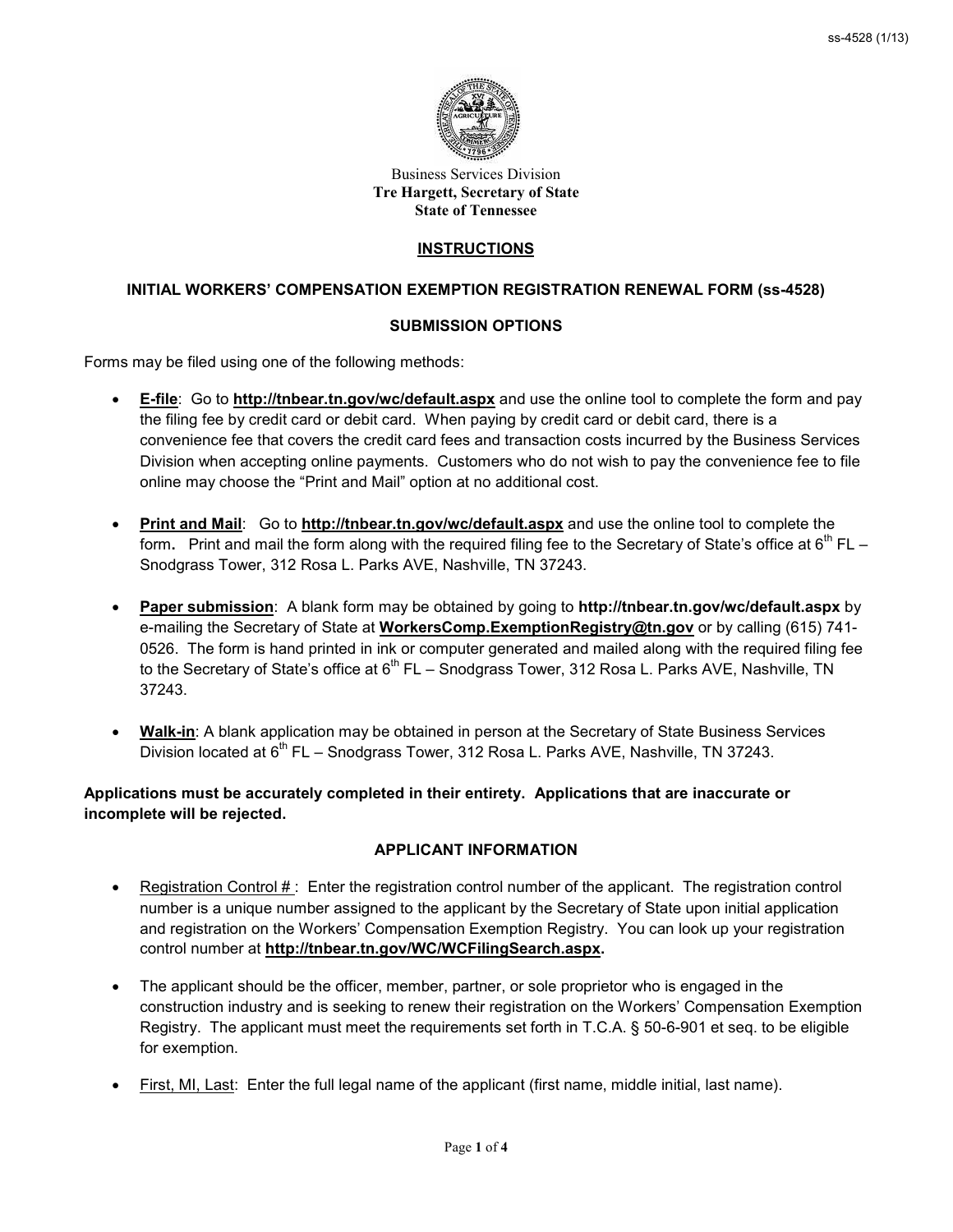- Date of Birth: Enter the applicant's date of birth (two digit month, two digit day, four digit year).
- Last 4 digits of SSN: Enter the last four digits of the applicant's Social Security Number. **If a complete Social Security Number is entered, the application will be rejected.**
- Phone: Enter a telephone number (including the three digit area code) through which the applicant can be reached.
- Email: Enter an e-mail address through which the applicant can be reached.
- Physical Address, City, ST, Zip: Enter the physical address for the applicant. If the applicant does not receive mail at his or her physical address, enter the physical address of the business entity through which the applicant is seeking workers' compensation exemption. The business entity's address must be the location of the principal business office. Include the street address, city, two letter state abbreviation, and five digit zip code. You may list the zip + 4 zip code if you know it. A post office box is **not** an acceptable form of address under this section.
- Mailing Address, City, ST, Zip: Enter the mailing address of the applicant. Include the street address and/or post office box, city, two letter state abbreviation, and five digit zip code. You may list the zip  $+4$ zip code if you know it. If the mailing address is the same as the applicant's physical address, enter "same as physical address" in the space provided for mailing address.

## **INITIAL REGISTRATION EXPIRATION DETAILS**

- My initial registration expires: Enter the two digit month, two digit day, and four digit year your workers' compensation exemption registration expires.
- I am renewing within 60 days prior to the expiration date of my initial registration. Check the box if you **are** renewing within the required sixty day time-frame prior to the expiration date of your registration period. **Failure to seek renewal within the sixty day time-frame will result in this form being rejected and a new Initial Workers' Compensation Exemption Registration Application Form (ss-4523) will have to be submitted.**

## **INITIAL STATE BOARD FOR LICENSING CONTRACTORS INFORMATION**

- If the business **does not** have an active contractor's license issued by the State Board for Licensing Contractors, check the first box. If the applicant checks this box, this will renew the construction services provider registration as required by T.C.A. § 50-6-904(a)(1)(A).
- If the business **does** have an active contractor's license issued by the State Board for Licensing Contractors, check the second box. Enter the license number and the expiration date (two digit month, two digit day, four digit year). For questions regarding licensure, contact the State Board for Licensing Contractors at (615) 741-8307.

# **INITIAL LOCAL BUSINESS LICENSE INFORMATION**

• A business entity may be required to have a county business license issued by the county where the business is located. Enter the name of the county in which the business license was obtained, the license number, and the expiration date (two digit month, two digit day, four digit year). If the business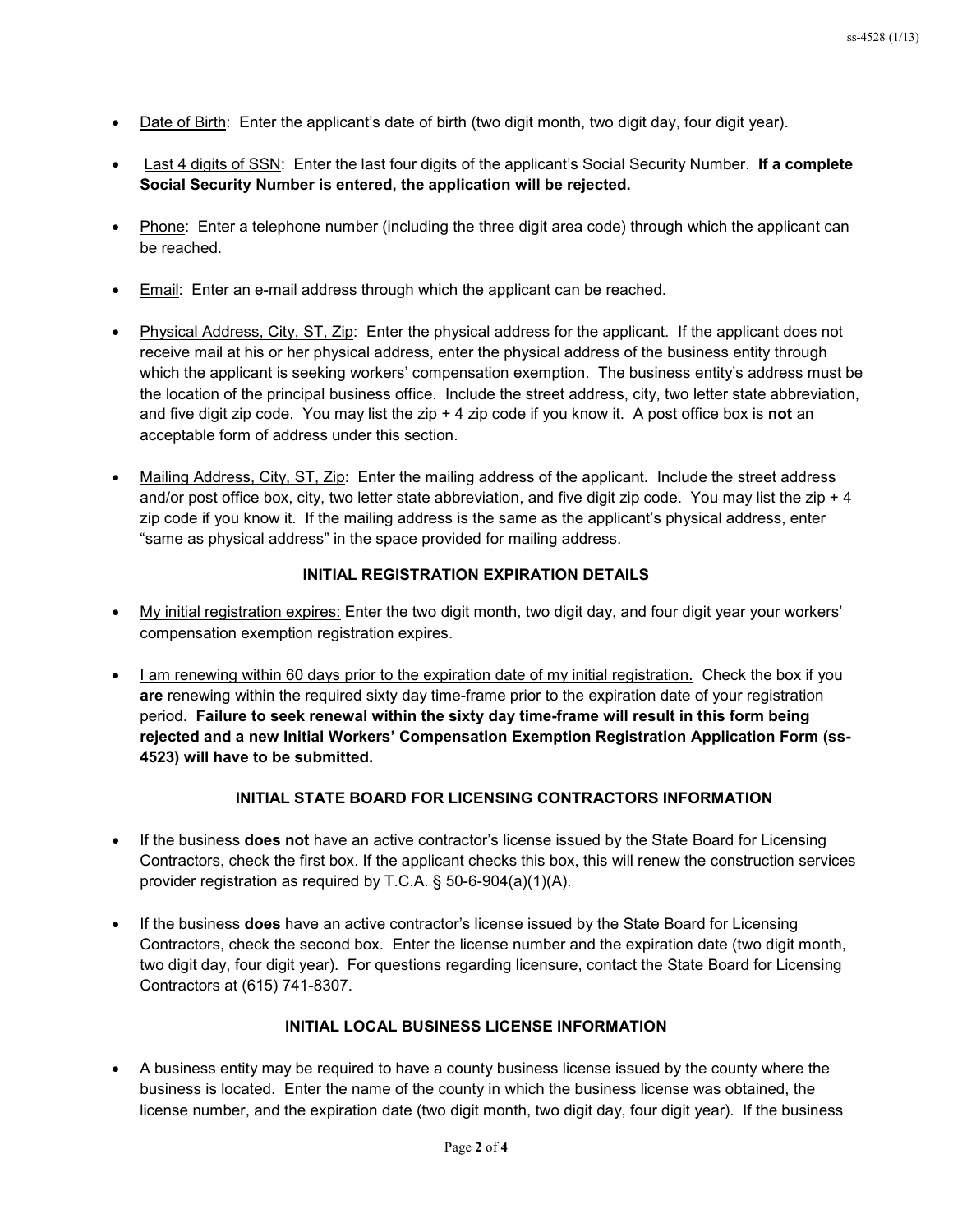entity is not required to obtain a business license from the county, write "not required" in the space provided for the name of the county.

- A business entity may be required to have a city or municipal business license issued by the city or municipality where the business is located. Enter the name of the city or municipality in which the business license was obtained, the license number, and the expiration date (two digit month, two digit day, four digit year). If the business entity is not required to obtain a business license from the city or municipality, write "not required" in the space provided for the name of the city or municipality.
- For questions regarding whether or not you must have a county, city, or municipal business license to apply for the workers' compensation exemption, contact the Secretary of State by calling (615) 741-0526 or by e-mail at **[WorkersComp.ExemptionRegistry@tn.gov](mailto:WorkersComp.ExemptionRegistry@tn.gov)**.

## **ATTESTATION**

- Check the box to attest that you are still affiliated with the business entity under which you originally qualified and still meet the ownership requirements. If you are no longer affiliated with this business entity and wish to register a workers' compensation exemption associated with another business entity, you must file a new Initial Workers' Compensation Exemption Registration Application Form (ss-4523). If the prior exemption is still on the registry, you must file a Workers' Compensation Exemption Registration Voluntary Revocation Form (ss-4529) to remove that registration before filing the new exemption. **Failure to check this box will result in this form being rejected**.
- Check the box to attest that you meet all the requirements for the workers' compensation exemption under T.C.A.§ 50-6-901 et seq. and that you understand that any false statement made on the application is subject to the penalties of perjury set out in T.C.A.§ 39-16-702. **Failure to check this box will result in this form being rejected.**
- Check the box to attest that you understand that you waive your right to sue under workers' compensation law if you are injured on a job and have utilized the workers' compensation exemption. **Failure to check this box will result in this form being rejected.**
- This form must be signed and dated by the applicant seeking to renew their registration on the Workers' Compensation Exemption Registry. **Failure to sign and date the form will result in this form being rejected.**

#### **FILING FEE**

- Filing fee for this form is \$100.00 for applicants who **do not** have a license issued by the Board for Licensing Contractors. This fee pays for both the construction services provider registration and the workers' compensation exemption registration.
- Filing fee for this form is \$50.00 for applicants who **do** have an active license issued by the Board for Licensing Contractors. This fee pays for the workers' compensation exemption registration. Applicants licensed by the Board for Licensing Contractors are not required to have a construction services provider registration.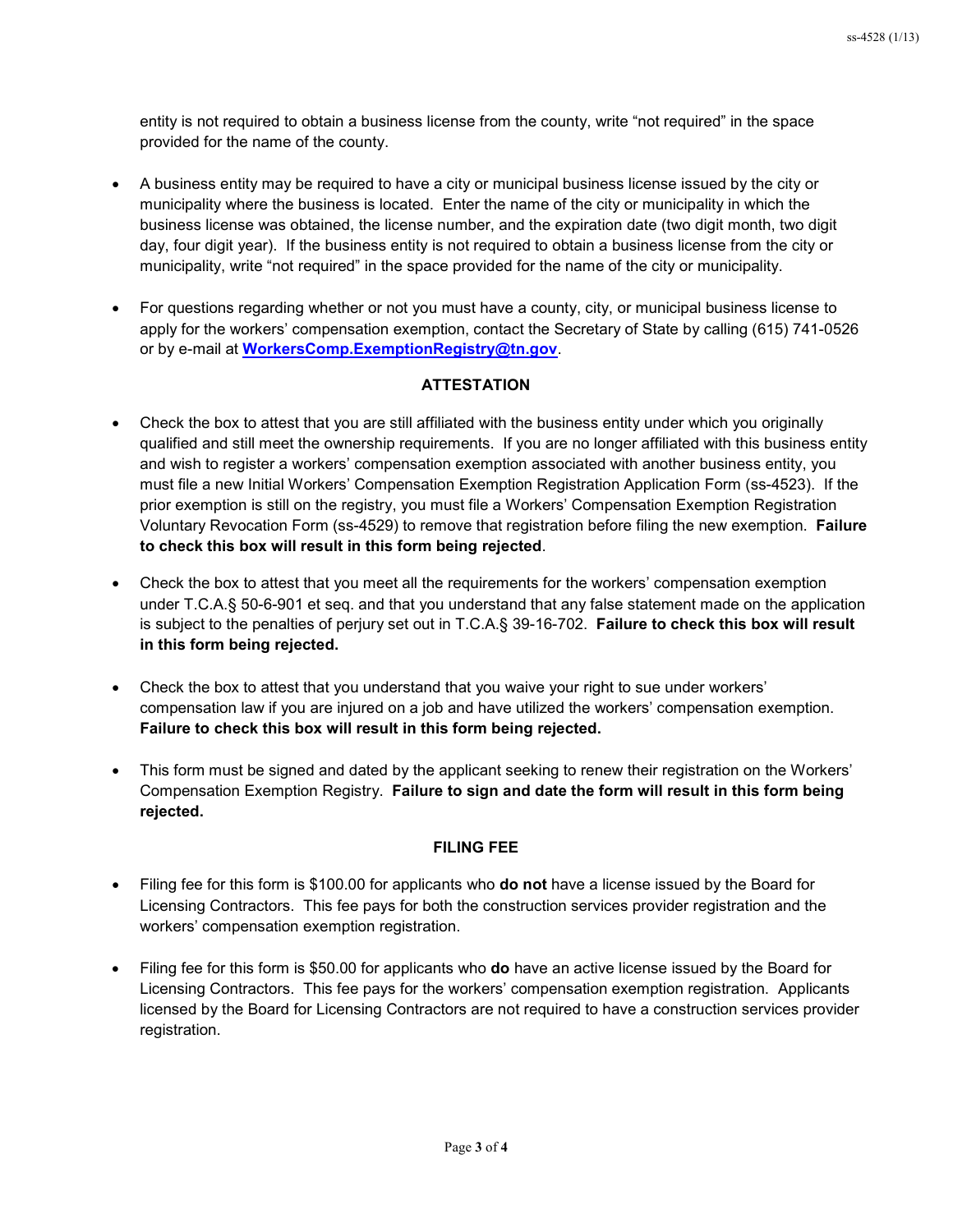• Make check, cashier's check, or money order payable to the Tennessee Secretary of State. Cash is only accepted for walk-in filings. Credit cards and debit cards are accepted only for e-file applications. **Applications submitted without the proper filing fee will be rejected.**